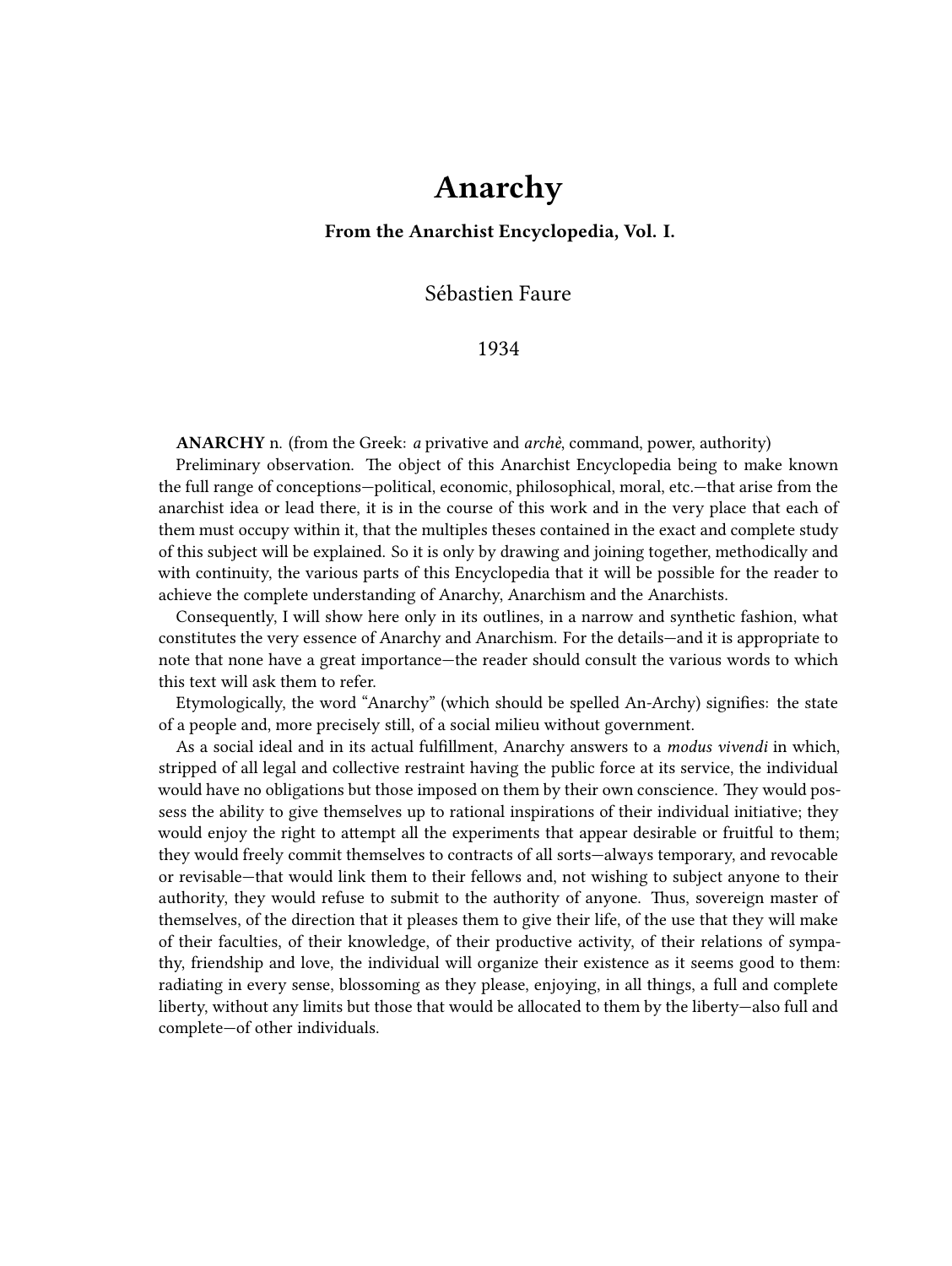This *modus vivendi* implies a social regime from which would be banished, in right and in fact, any idea of employer and employed, of capitalist and proletarian, of master and servant, of governor and governed.

You will see that, thus defined, the world "Anarchy" has been insidiously and over time distorted from its precise meaning, that it has been taken, little by little, in the sense of "disorder" and that, in the majority of dictionaries and encyclopedias, it is only mentioned in that sense: chaos, upheaval, confusion, waste, disarray, disorder.

Apart from the Anarchists, all the philosophers, all the moralists, all the sociologists—including the democratic theorists and the doctrinaire socialists—maintain that, in the absence of a Government, of a legislation and a repression that assures respect for the law and cracks down on every infraction of it, there is and can only be disorder and criminality.

And yet!… Don't the moralists and philosophers, men of State and sociologists perceive the frightful disorder that reigns, despite the Authority that governs and the Law that represses, in all domains? Are they so deprived of critical sense and the spirit of observation, that they are unaware that the more regulation increases, the more the more the web of legislation tightens, the more the field of repression extends, and the more immorality, disgrace, offenses and crimes increase?

It is impossible that these theorists of "Order" and these professors of "Morals" think, seriously and honestly, of confounding with what they call "Order" the atrocities, horrors, and monstrosities, the revolting spectacle of which observation places before our eyes.

And—if there are degrees of impossibility—it is still more impossible that, in order to diminish and *a fortiori* to make these infamies disappear, these learned doctors count on the virtue of Authority and the force of Law.

That pretention would be pure insanity.

The law has only a single aim: to first justify and then sanction all the usurpations and iniquities on which rest what the profiteers of these iniquities and usurpations call "the Social Order." The holders of wealth have crystallized in the Law the original legitimacy of their fortune; the holders of Power have raised to the level of an immutable and sacred principle the respect owed by the crowds to the privileged, the to power and majesty with which they are invested. We can search, to the bottom or even deeper, all of the monuments to hypocrisy and violence that are the Codes, all the Codes, but we will never find a disposition that is not in favor of these two facts—facts of a historical and circumstantial order, which we tend to convert into facts of a natural and inevitable order—Property and Authority. I abandon to the official *tartuffes* and to the professionals of bourgeois charlatanism all that which, in the Legislation, deals with "Morals," as that is, and can only be, in a social state based on Authority and Property, only the humble servant and brazen accomplice of those things.